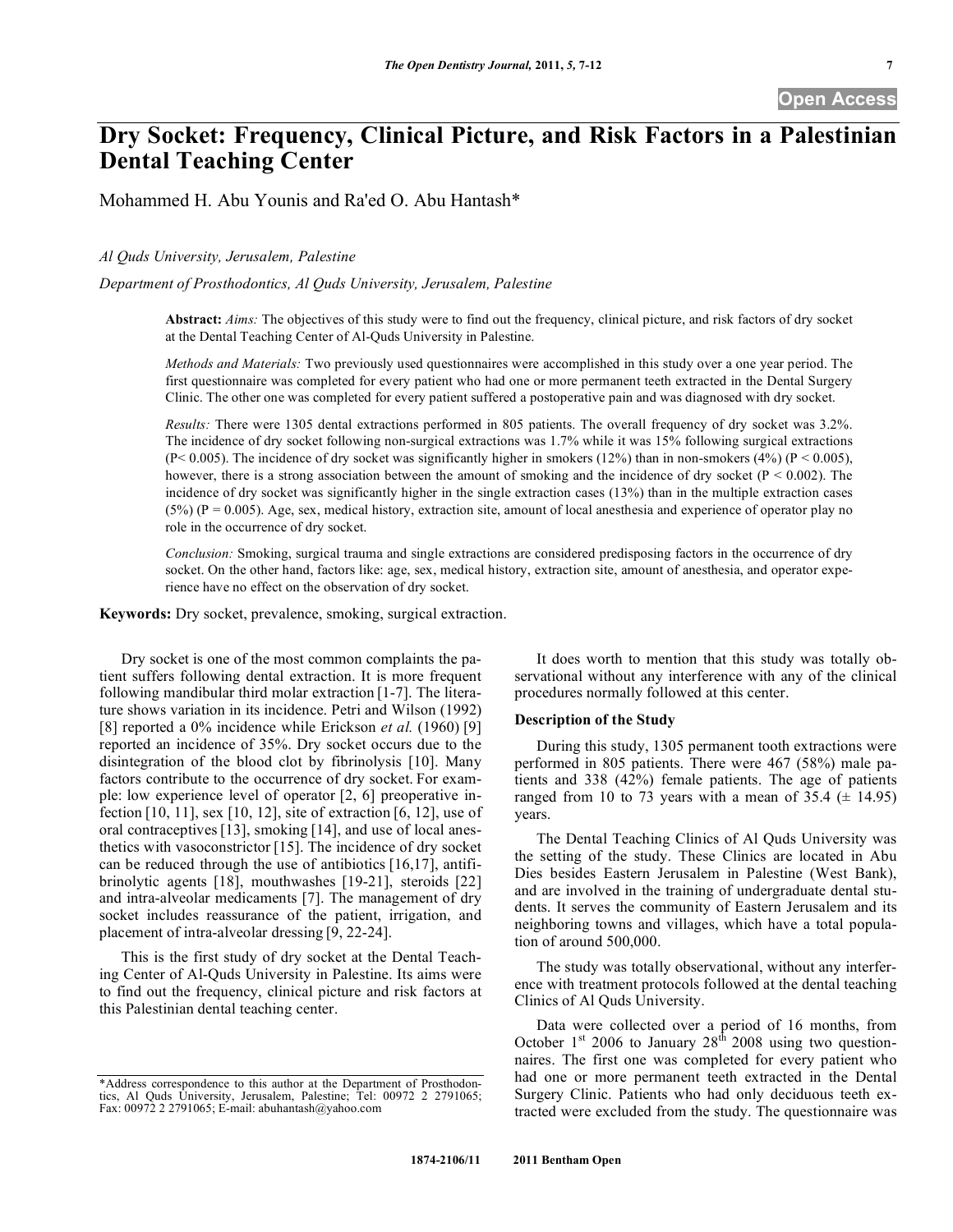### **8**  *The Open Dentistry Journal, 2011, Volume 5* **Abu Younis and Abu Hantash** *Abu Younis and Abu Hantash*

filled by the person who did the extraction. It included items such as patients' personal data, smoking habits, medial history and medications, teeth extracted indication for extraction, level of experience of the operator who performed the extraction, amount and technique of local anesthesia, and postoperative medications. Features of third molar also recorded (Fig. **1**).

The other one was completed for every patient suffered a postoperative pain and was diagnosed with dry socket. According to Blum's definition of dry socket [22], patients were diagnosed with a dry socket if they had at least two of the following signs and symptoms:

- a. Empty socket
- b. Pain in or around the socket within one week of the extraction

This questionnaire also included patients' personal data, socket affected, signs and symptoms, onset of symptoms, and given treatment (Fig. **2**).

Data were analyzed using SPSS<sup>®</sup> for Windows (Version 9; SPSS Inc, Chicago, IL, USA) and Epi-info® (CDC, Atlanta, GA, USA) statistical software. Descriptive statistics and bi-variant data analysis using chi-square tests were done as appropriate. P value was set at 0.05 as level of significance.

## **RESULTS**

During the study period, 1305 dental extractions were carried out in 805 patients. There were 467 (58%) male patients and 338 (42%) female patients. Age of patients ranged from 10 to 73 years with a mean of 35.4  $(\pm 14.95)$  years.

A total of 286 (35.5%) patients were smokers, of whom 33 (7% of the total sample) were heavy smokers (smoked more than 20 cigarettes per day). The proportion of smokers was noticeably higher in the male group than in the female group (58% and 3.9% respectively). Despite most of patients 566 (70.3%) were fit and healthy at the time of extraction, 239 (29.7%) had varying underlying systemic conditions (Table **1**), and 169 (21%) were taking different medications (Table **2**).

## Dry sockets at the Dental teaching Hospital Extraction sheet

| Please tick all that applies:                                                                            |                                     |  |  |  |
|----------------------------------------------------------------------------------------------------------|-------------------------------------|--|--|--|
|                                                                                                          |                                     |  |  |  |
| Date: $/$ /                                                                                              |                                     |  |  |  |
| Gender: $\Box$ Male $\Box$ Female                                                                        | Age:  Years                         |  |  |  |
|                                                                                                          |                                     |  |  |  |
|                                                                                                          |                                     |  |  |  |
| Oral Hygiene: □ Good (no gingival inflammation) □ Fair (Mild gingival inflammation)                      |                                     |  |  |  |
| $\Box$ Poor (moderate or sever gingival inflammation)                                                    |                                     |  |  |  |
| Teeth extracted:                                                                                         |                                     |  |  |  |
| Reasons for extraction: $\Box$ Advanced caries                                                           | $\Box$ advanced periodontal disease |  |  |  |
| $\Box$ Orthodontic                                                                                       | $\Box$ Pericoronitis                |  |  |  |
| $\Box$ Others, specify                                                                                   |                                     |  |  |  |
| Extraction technique: $\square$ simple elevation                                                         | $\Box$ Root separation              |  |  |  |
| $\Box$ Flap without bone removal $\Box$ Flap with bone removal                                           |                                     |  |  |  |
| $\Box$ 4 <sup>th</sup> year dental student<br>Operator:                                                  |                                     |  |  |  |
| $\square$ 5 <sup>th</sup> year dental student                                                            |                                     |  |  |  |
| $\Box$ CDO<br>$\Box$ consultant                                                                          |                                     |  |  |  |
|                                                                                                          |                                     |  |  |  |
| Technique of local anesthesia : $\Box$ labial/ buccal infiltration $\Box$ Lingual / palatal infiltration |                                     |  |  |  |
| $\Box$ ID/ lingual block<br>$\Box$ Mental block                                                          |                                     |  |  |  |
|                                                                                                          |                                     |  |  |  |

Postoperative instructions given?  $\Box$  yes  $\Box$  no 

**Fig. (1).** Dry sockets at the Dental teaching Hospital Extraction sheet.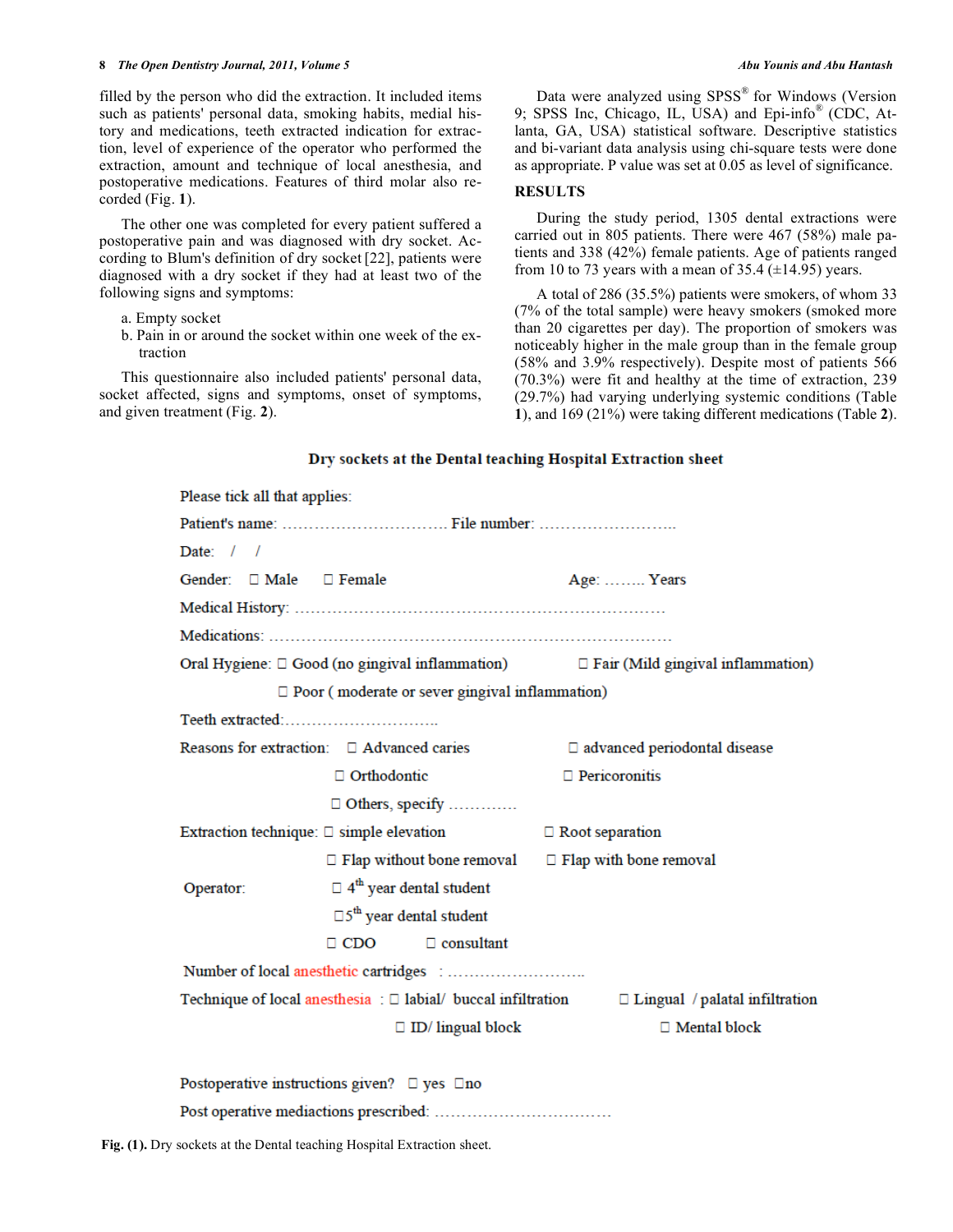## **Dry Socket Sheet**

| Please tick all that apply                               |
|----------------------------------------------------------|
|                                                          |
| Date: $/$ /                                              |
| Gender: $\Box$ Male $\Box$ Female                        |
|                                                          |
| Signs and symptoms: $\Box$ pain                          |
| $\Box$ Empty socket                                      |
| $\Box$ Bare bone                                         |
| $\Box$ Halitosis                                         |
|                                                          |
| Onset of symptoms: $\Box$ Immediately after extraction   |
| $\Box$ 24 hours after extraction                         |
| $\Box$ 48 hours after extraction                         |
| $\Box$ 72 hours after extraction                         |
|                                                          |
| Treatment provided: $\Box$ Irrigation with normal saline |
| $\Box$ Packing with Alvogyl                              |
|                                                          |

**Population** 

**Medical History Number of patients Percentage (%)** 

| <b>Medication</b>        | No. of patients | Percentage (%) |
|--------------------------|-----------------|----------------|
| None                     | 636             | 79             |
| NSAID's                  | 25              | 3              |
| Paracetamol              | 20              | 2.5            |
| Antihypertensive drugs   | 18              | 2.2            |
| Hypoglycemic agents      | 15              | 1.9            |
| Warfarin                 | 20              | 2.5            |
| Salbutamol               | 5               | 0.6            |
| Antidepressant drugs     | 7               | 0.9            |
| Sodium valproate         | 8               | 1              |
| Oral contraceptives      | 25              | 3.1            |
| Insulin                  | 18              | 2.3            |
| H <sub>2</sub> -blockers | 5               | 0.6            |
| Ferrous sulphate         | 3               | 0.4            |

Upper anterior teeth and posterior teeth constituted 217  $(16.7\%)$  and 379 (28%) of the total number of extractions, respectively, whereas lower anterior teeth and lower posterior teeth constituted 198 (15.2%) and 510 (39.1%) of the total number of extractions, respectively. A total of 118 (91%) extractions were non-surgical (1046 (80%) simple elevations and 142 (10.9%) root separations), while 117 (9%) teeth needed surgical extraction (47 (3.6%) needed a flap with bone removal and 70 (5.4%) needed only a flap without bone removal).

| Fig. (2). Questionnaire used for subjects with a dry socket. |                                                      |  |  |  |  |  |  |  |
|--------------------------------------------------------------|------------------------------------------------------|--|--|--|--|--|--|--|
|                                                              | Table 1. Summary of the Medical History of the Study |  |  |  |  |  |  |  |

**Table 2. Medications Used Regularly by the Study Population Before the Extraction** 

| None                        | 566            | 70.3 |
|-----------------------------|----------------|------|
| Diabetes Mellitus (DM)      | 25             | 3.1  |
| Hypertension (HT)           | 19             | 2.6  |
| Ischemic heart disease      | 5              | 0.6  |
| Asthma                      | 4              | 0.5  |
| DM and HT                   | 30             | 3.6  |
| Chronic Bronchitis          | 15             | 1.9  |
| Previous Surgery            | 30             | 3.7  |
| <b>Rheumatoid Arthritis</b> | 13             | 1.6  |
| Psychological disorders     | 12             | 1.5  |
| Anemia                      | 5              | 0.6  |
| Peptic ulcer                | 26             | 3.2  |
| Osteoporosis                | 5              | 0.6  |
| Hepatitis                   | 21             | 2.6  |
| Renal stones                | 10             | 1.2  |
| Hyperthyroidism             | 3              | 0.4  |
| Epilepsy                    | $\overline{2}$ | 0.3  |
| Migraine                    | 11             | 1.4  |
| Prosthetic heart valve      | 3              | 0.3  |
| <b>Total</b>                | 805            | 100  |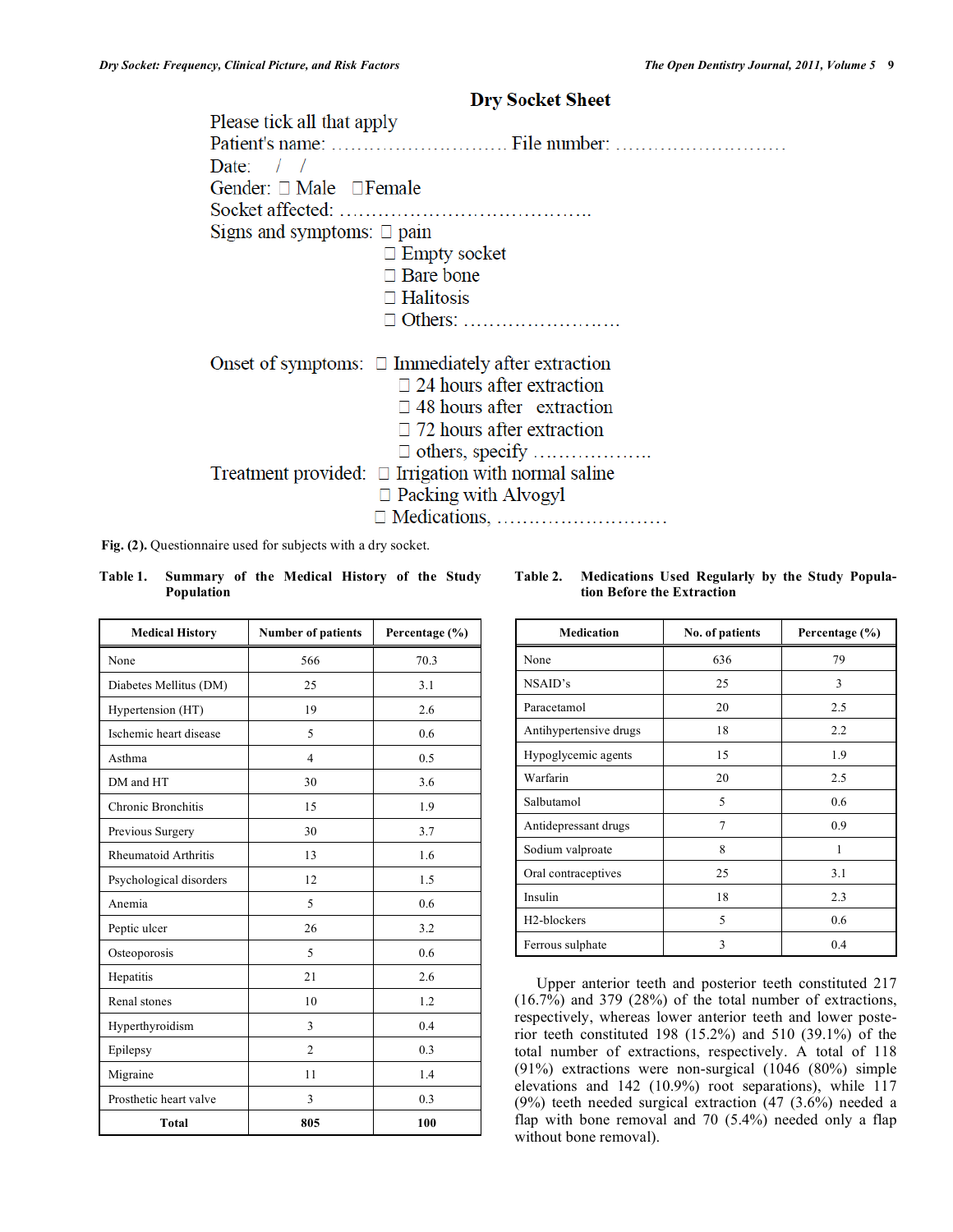Undergraduate students carried out 1158 extractions (88.7%), (347 (26.5%) by fourth year students, 811 (62.2%) by fifth year students), while clinical dental officers CDOs and consultants carried out 78 (6%) and 69 (5.3%) extractions (Table **3**).

Advanced caries was the commonest cause of extraction leading to the extraction of 566 (41.2%). This was followed by periodontal disease which led to 314 (23.9%) extractions. In addition, pericoronitis and orthodontic treatment formed the indications for the extraction of 102 (7.9%) and 40 (6%) teeth, respectively. Only 30 (2.3%) teeth were extracted because of a missing opposing tooth (Table **4**).

A total of 162 mandibular third molars were extracted, of which 32 (56.6%) were impacted and needed surgical extraction.

All teeth were extracted under local anesthesia. Infiltration around the tooth (labial/ buccal and lingual/ palatal) was used in 804 (56.1%) extractions, while regional block anesthesia (inferior dental/ lingual and mental block) was used in 501 (43.9%) extractions.

All patients received oral postoperative instructions by the operators. Post-extraction medications were prescribed for 192 patients. Pain killers (ibuprofen and/ or paracetamol) were prescribed alone for 97 patients, whereas a combination of antibiotics (either amoxicillin or metronidazole or both) and pain killers was prescribed for 95 patients.

## **Prevalence of Dry Socket**

The overall incidence of dry socket was 3.2% (40 dry sockets in 1305 extractions). Some patients developed more

**Table 3. Distribution of Teeth According to the Operator** 

| Operator                     | No. of teeth | Percentage (%) |
|------------------------------|--------------|----------------|
| 4 <sup>th</sup> Year Student | 347          | 26.5           |
| 5 <sup>th</sup> Year Student | 811          | 62.2           |
| Clinical Dental Officer      | 78           | 6              |
| Consultant                   | 69           | 5.3            |
| Total                        | 1305         | 100%           |

**Table 4. Distribution of Teeth According to the Cause of Extraction** 

| <b>Reason for extraction</b>               | No. of teeth | Percentage (%) |
|--------------------------------------------|--------------|----------------|
| Advanced caries                            | 566          | 41.2           |
| Periodontal disease                        | 314          | 23.8           |
| Advanced caries and periodontal<br>disease | 253          | 19.3           |
| Pericorinitis                              | 102          | 7.8            |
| Orthodontic treatment                      | 40           | 6              |
| Missing opposing tooth                     | 30           | 2              |
| Total                                      | 1305         | 100%           |

than one dry socket, which made the overall incidence per patient 6.4% (30 patients with dry sockets out of 469 patients who had extractions). In addition, dry socket incidence (per tooth) following non-surgical extraction of teeth was 1.7 % (20 of 1188), while that following surgical extraction was 12% (14 of 117). This difference was statistically significant (p< 0.002) (Fig. **3**).

Patients were grouped into single-extraction cases (302) and multiple extraction cases (167). The incidence of dry socket in the first group was 7.3% (22 of 302), while in the second group it was 3.4% (18 of 536). This difference was statistically significant  $(P = 0.018)$  (Fig. 4).

The incidence of dry socket was 5.1% (23 dry sockets in 422 extractions) following extractions in smokers compared to 2.1% (17 dry sockets in 833 extractions) in non-smokers. This difference was statistically significant ( $P= 0.001$ ) (Fig. **5**).

There was no statistically significant association between the development of dry socket and patient's age, sex, medical history, medications (preoperative or postoperative), indications for extraction, operator experience, and amount and technique of local anesthesia.

Patients who developed dry socket were 16 (53%) males and 14 (47%) females. The incidence of dry socket in female patients was 3.9% (14 dry sockets in 359 extractions) compared to 2.5% (26 dry sockets in 1040 extractions) in male patients. This difference was statistically insignificant  $(p=0.671)$ .



**Fig. (3).** Distribution of dry socket prevalence according to surgical vs non surgical extraction.



**Fig. (4).** Prevalence of dry socket following single and multiple extractions.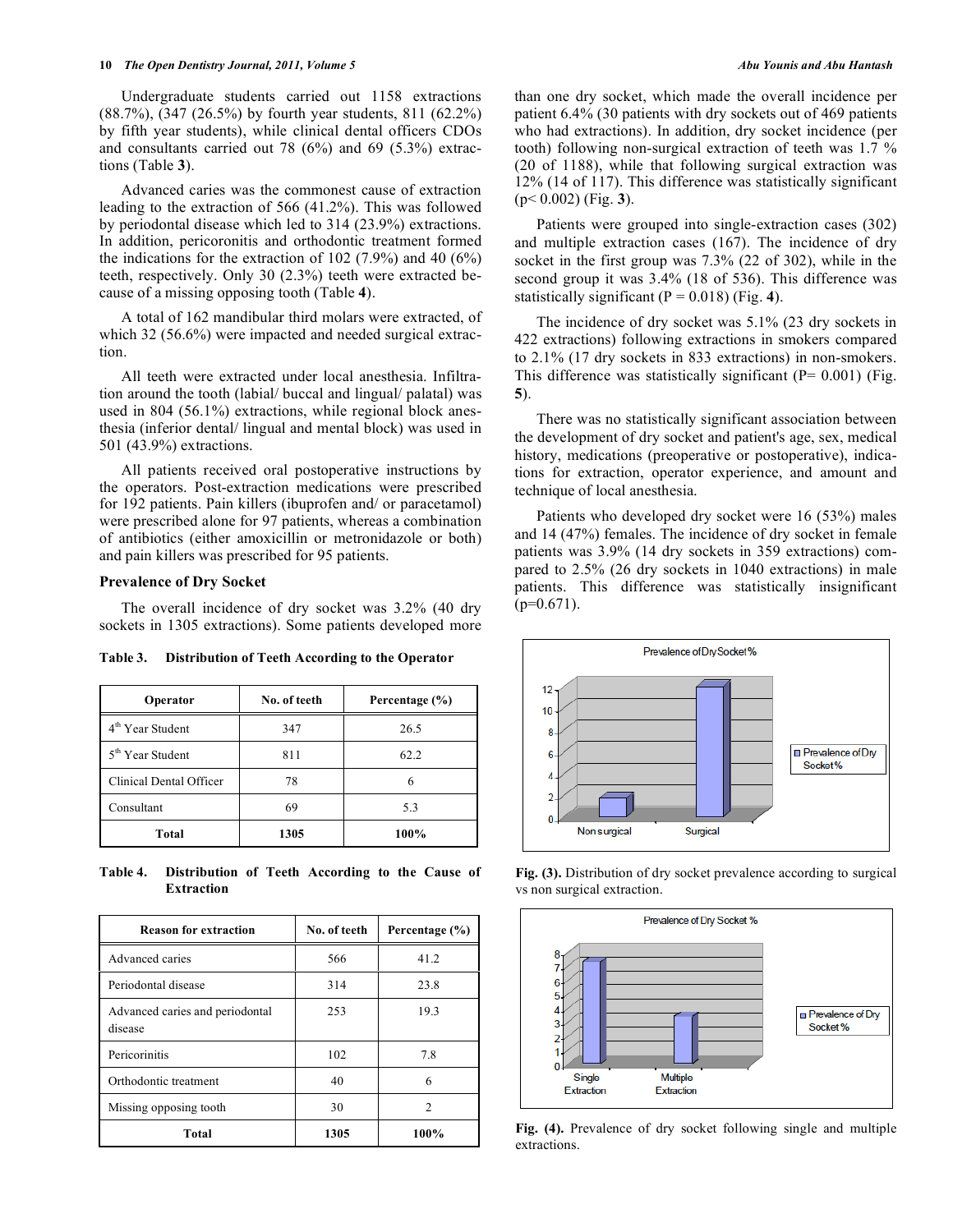

Fig. (5). Prevalence of dry socket in relation to smoking.

The peak incidence of dry socket was in the 18 to 33 year age group and was 4.8 % (21 dry sockets in 438 extractions) compared to 2.9% (7 dry sockets in 241 extractions) in patients whose ages ranged from 34 to 49 years and 1.6% (12 dry sockets in 750 extractions) in patients who were older than 50 years. None of the patients under 18 years of age developed dry sockets. This difference was statistically insignificant (p= 0.201) (Fig. **6**).

Regarding surgical technique and surgical experience, the incidence of dry socket was found to be 1.8% (21 of 1167) and 1.2 % (1 of 83) following non-surgical extractions performed by undergraduate and postgraduate students, respectively. This difference was statistically insignificant (p= 0.677).

## **DISCUSSION**

Dry socket is an important clinical complication. It is characterized by severe pain starting after two or three days of extraction. The etiology of this complication is an increased local fibrinolysis leading to breakdown of the clot [10]. Some antifibrinolytic agents, when placed topically in the extraction site, have been shown to reduce the occurance of dry socket [25]. Surgical trauma and bacterial infections remain the acceptable initiating factors of this fibrinolytic activity [10].

The results of this study show the prevalence of dry socket at the Dental Teaching Center/ Al-Quds University



**Fig. (6).** Distribution of dry socket incidence in different age groups.

and its clinical features are generally similar to those reported in the literature. The overall prevalence of dry socket was 3.2%.

The increase in extraction difficulty leads to increase in the prevalence of dry socket [10, 12, 22]. This is attributable to more liberation of direct tissue activators secondary to bone marrow inflammation following the more difficult and, hence, more traumatic extractions [10]. In the current study surgical extractions were associated with a significantly higher incidence of dry socket (12%), which supports what is documented in the literature in which trauma is considered as a contributing factor in the pathogenesis of dry socket.

Single versus multiple extractions is considered a factor that increases the prevalence of dry socket. Previous studies [4, 12] showed the prevalence of dry socket was higher after single extractions than multiple extractions, and this was consistent by the results of the current study in which dry socket prevalence was 7.3% following single extractions and 3.4% following multiple extractions. Multiple extractions are generally simple because they are performed on mobile and periodontally compromised teeth. Krough [26] recommended if several adjacent teeth are to be extracted, it is better to perform in one operation.

In this present study the difference in the prevalence of dry socket between males (2.5%) and females (4.3%) was statistically insignificant. This finding coincides with the study perfomed by Al Khateeb *et al*. [11] and contradicts the results of several studies  $[3, 4, 12, 27]$ . MacGreoger<sup>12</sup> reported a higher incidence of dry socket in females with a male: female ratio of 2:3. The possible explanation of this difference can hide behind the fact that eastern societies differ from western ones in smoking habit between females and males. In western societies females smoke in a higher percentage than in eastern societies. The present study shows that the percentage of of female smokers was much less than males (3.4% and 58% respectively).

It is worth mentioning that the use of oral contraceptives is a factor the raises the prevalence of dry socket among female patients. The use of contraceptives thought to be the reason behind the increased susceptibility of females to dry socket [1, 24, 27] was minimal in this study. However, timing of dental extraction according to menstrual cycle is a predisposing factor in the occurrence of dry socket [28].

The results of this study also showed the prevalence of dry socket to be highest in third and fourth decades of life with a peak incidence in the 18-33 year age group which is in agreement with results of many researches [3, 4, 6, 11, 12]. The possible explanation for this age dependence is still unknown, but the presence of well developed alveolar bone and the relative infrequency of periodontal diseases at this age (both make tooth extraction more difficult) may provide a possible explanation.<sup>4</sup> Most surgical extractions in this study were performed in this age group, and surgical extractions are associated with a higher incidence of dry socket.

The results of this study contradicts the findings of Johnson and Blanton, [29] who showed no significant difference in the prevalence of dry socket between smokers and nonsmokers, a dose dependent relationship between smoking and the occurrence of dry socket was demonstrated in the